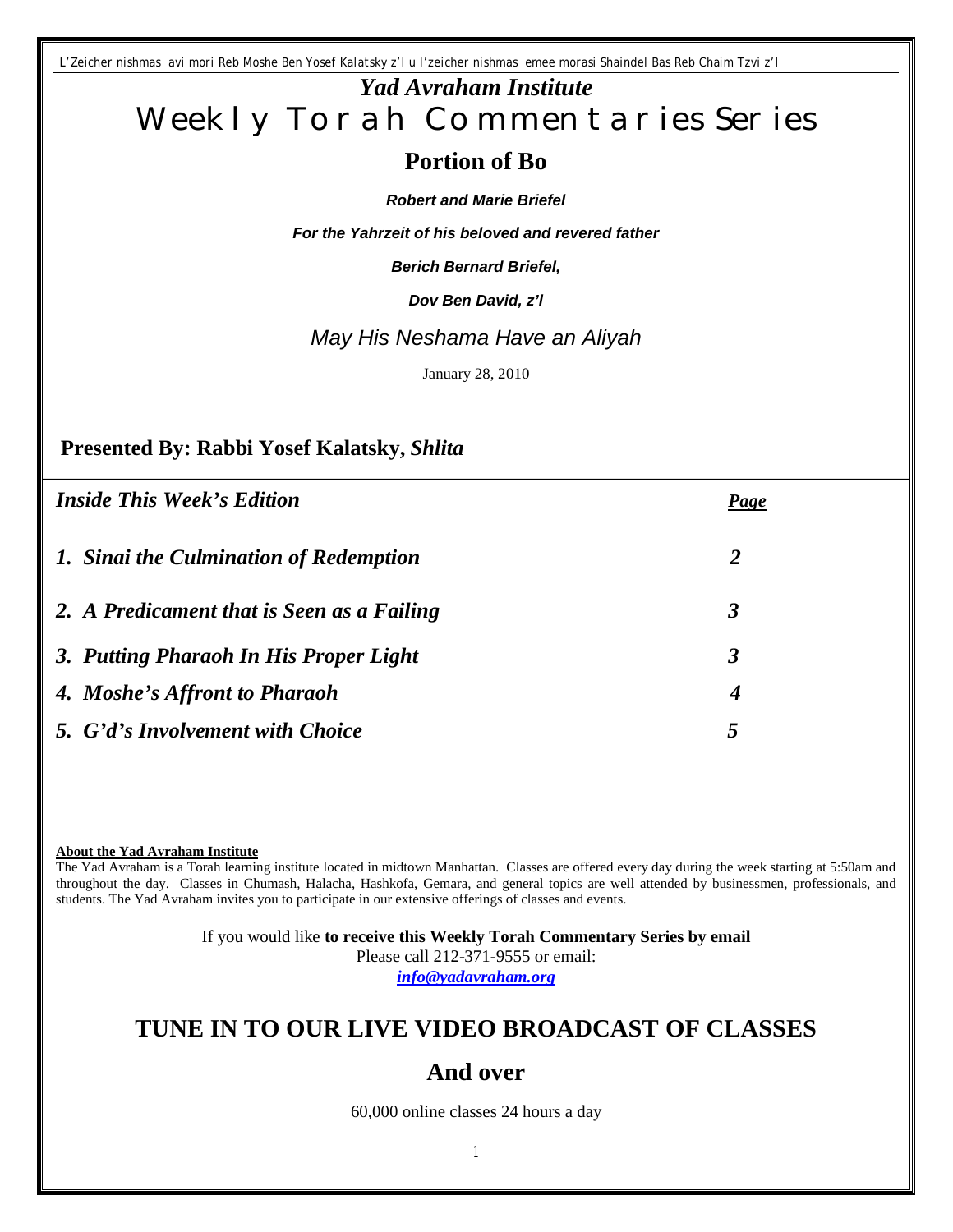*Yad Avraham Institute B"H New York January 28, 2010*

**Bo**

*Presented by* **Rabbi Yosef Kalatsky,** *Shlita Dean* 

#### *1. Sinai the Culmination of Redemption*

The Torah tells us that G'd spoke to Moshe and commanded him to communicate the four expressions of redemption to the Jewish people. The Torah states, **"Say to the Children of Israel: 'I am Hashem and I shall take you out from under the burdens of Egypt; I shall rescue you from their service; I shall redeem you with an outstretched arm and with great judgments. I shall take you to Me for a people and I shall be a G'd to you…"** The first three expressions **"I shall take you out…I shall rescue you…and I shall redeem you"** are clearly expressions of redemption; however, how is the forth statement **"I shall take to Me for a people…"** also considered to be an expression of redemption? Seemingly, the verse is referring to when the Jewish people were taken to be G'd's people at Sinai.

Regarding the Ten Commandments that Moshe had received at Sinai, the Torah tells us that they were "*charus***- engraved"** onto the tablets. The Mishna in Pirkei Avos (Ethics of our Fathers) states that the word *"charus"* (without vowels) can be read as "*cheirus* – freedom." Meaning, the only truly "free" person is the one who is engaged in Torah study. Only through Torah study, can one be truly free to make proper choices. Torah study allows one to have sufficient clarity to take control of one's life. One who does not engage in Torah study is conflicted by his physical desires and drives and thus cannot make appropriate choices due to his own conflicts of interest. Thus, he is a slave to his own physicality and not truly a free individual. Therefore, the fourth expression of redemption is the ultimate freedom that one gains through being taken as G'd's people and spiritualized through the Torah itself. The first three expressions of redemption were only a prerequisite to the culmination of what freedom truly is.

The verse continues "**…and you shall know that I am Hashem your G'd, Who takes you out from under the burdens of Egypt**." Seemingly, G'd is saying to the Jewish people that they would only know after the Sinai event that it was He who took them out of Egypt. One would think that after witnessing the plagues of Egypt and

the splitting of the Sea, the Jewish people would understand with clarity that G'd Himself took them out of Egypt. However, the verse indicates that it is only after the Sinai event that they would surely know, in retrospect, that it was G'd who had taken them out of Egypt.

Prior to Sinai, the Torah tells us on many occasions that the Jewish people acknowledged with certainty that what had transpired in Egypt was attributed to G'd Himself. As the verse states after the Sea had split and closed upon the Egyptian armies, **"They (the Jewish people) believed in G'd and His servant Moshe…"** Meaning, the Jewish people attributed the miracles of the sea to G'd Himself. Regarding the plague of hail the Torah states, **"…you shall know that there is none like Me in all the world."** Regarding the last three plagues the Torah states, "…**so that you may relate in the ears of your sons and your son's sons that I made a mockery of Egypt and My signs that I have placed among them- that you may know that I am Hashem."** Seemingly, it was clear to the Jewish people, before Sinai that G'd had redeemed them from Egypt.

Rambam writes in The Fundamentals of Torah, that the basis of Jewish belief that Moshe was G'd's prophet is not based on the miracles that he performed. If one's belief is based solely on witnessing miracles, it is considered to be "inconclusive *(dofee)"* because one's belief could be questioned by attributing the miracles to sorcery. The basis for the veracity of Moshe's status as G'd's Prophet is based on the fact that the entire Jewish people witnessed G'd openly communicating to Moshe.

If the Jewish people's belief in G'd was based upon Moshe's performance of miracles, then it could be said that the basis for his supernatural ability was not due to G'd but rather that he was a greater sorcerer than those in Egypt. Thus, the confirmation of the Sinai event was vital and pertinent to indicate that everything that had transpired before that time was in fact the Hand of G'd. As the verse states, **"I shall take you to Me for a people and I shall be a G'd to you; and you shall know that I am Hashem your G'd, Who takes you out from under the burdens of Egypt."**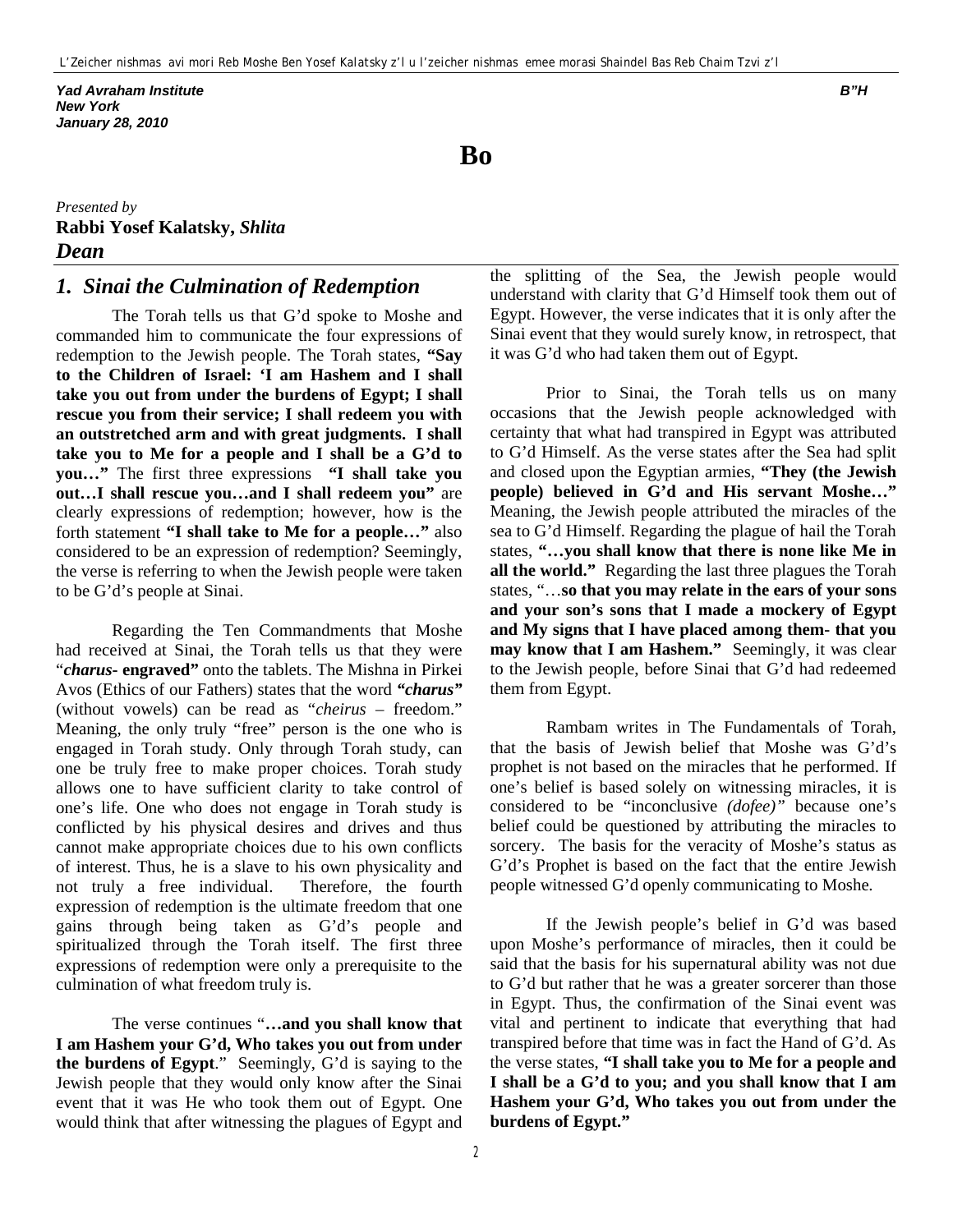#### *2. A Predicament that is Seen as a Failing*

The Torah states, **"Moshe and Aaron went and gathered all the elders of the Children of Israel. Aaron spoke all the words that Hashem had spoken to Moshe…and the people believed."** After Moshe had proven himself to be the Redeemer, through the miracles that he was instructed to perform, they believed. Since they had believed that the redemption was imminent, the Jewish people chose to cease working. Pharaoh reacted to their defiant behavior by withdrawing the straw subsidy that was provided to them by the Egyptians. He nevertheless demanded the same quota of bricks to be produced. An obvious consequence of Moshe's influences and presence was that their bondage intensified.

The Torah states, **"Say to the Children of Israel: 'I am Hashem, and I shall take you out from under the burdens of Egypt…** G'd said to Moshe to inform the Jewish people that He was going to free them from their enslavement. They were destined to experience three levels of extrication from bondage before they would be taken as G'd's people. Despite the assurances that they were given by Moshe, the Torah continues, **"So Moshe spoke accordingly to the Children of Israel, but they did not listen to Moshe because of shortness of wind (***kotzer ruach***) and hard work."** Because the Jewish people were overwhelmed and limited as a result of the intensified labor, they did not have the capacity to absorb and internalize what Moshe had told them.

Sforno explains, "The Jewish people did not listen to Moshe because they did not sufficiently reflect upon what was being said because they did not have trust in G'd that He would redeem them. If they would have had faith that He would, it would have been considered a righteousness for them as it was regarding Avraham, our Patriarch. As we find with Avraham, our Patriarch. Avraham and his wife Sarah, were barren. The Torah tells us that when G'd told Avraham that he would have a son, "He believed" and it was considered a "righteousness." When the Torah tells us that "Avraham believed" it is not referring to his intellectual acceptance of G'd's promise, but rather, he internalized the good tidings as if he already had fathered the son. This special level of belief was considered a "righteousness." Because the Jewish people did not have this level of faith in G'd it was considered a failing.

Sforno continues, "It is because of this lack of faith and their unwillingness to accept their predicament that this generation was not worthy to enter the Land of Israel. However, their offspring would enter into the land." Sforno is seemingly difficult because the Torah states explicitly that the generation of the desert did not merit to enter into the Land because of the sin of the spies. When the Jewish people had heard the negative reports of the ten spies, they began to cry and bemoan their fate because they believed that the Land was a location that devoured its inhabitants. As a result of their lack of faith, G'd decreed that every Jewish male between the ages of 20 and 60 should die in the desert over a 40-year period.

In order to understand Sforno, one could say that had the Jewish people had sufficient faith in G'd, they would not have been overwhelmed by their labor. This would have been considered a "righteousness" just as Avraham's faith in G'd was considered a "righteousness." If this would have been so, they would not have asked Moshe to send spies to scout out the Land, because they would have had sufficient faith in G'd. They would have believed that the Land was within their reach to be conquered as He had promised them. However, because they did not have the capacity to internalize what Moshe had presented to them, it subsequently caused them not to merit the Divine Protection that would have prevented the sin of the spies.

One must continuously strive to attain additional merit, because one cannot know if that merit will be needed at a later time in order to deal with an issue or overcome a challenge. The Gemara in Tractate Menachos tells us that when Rav Katina had his garments tailored, he would make sure that their corners would be rounded so as to not require fringes (tzitzis). An angel came to Rav Katina and told him that although the rounding of the corners of his garment absolved him of the obligation of tzitzis, it was nevertheless something that was considered inappropriate for him to do. If the Wrath of G'd would come upon the Jewish people, the non-performance of a mitzvah that is easily attainable would bring prosecution upon the individual. Doing more, rather than doing less could avert tragedy. Although there are many instances in which one is not obligated to perform a mitzvah; however, if one has the ability to create the context in which he would, it is something that should be initiated. This would generate merit that may be needed at a later time.

#### *3. Putting Pharaoh In His Proper Light*

At the beginning of the Portion of Bo G'd communicates to Moshe the objective of the last three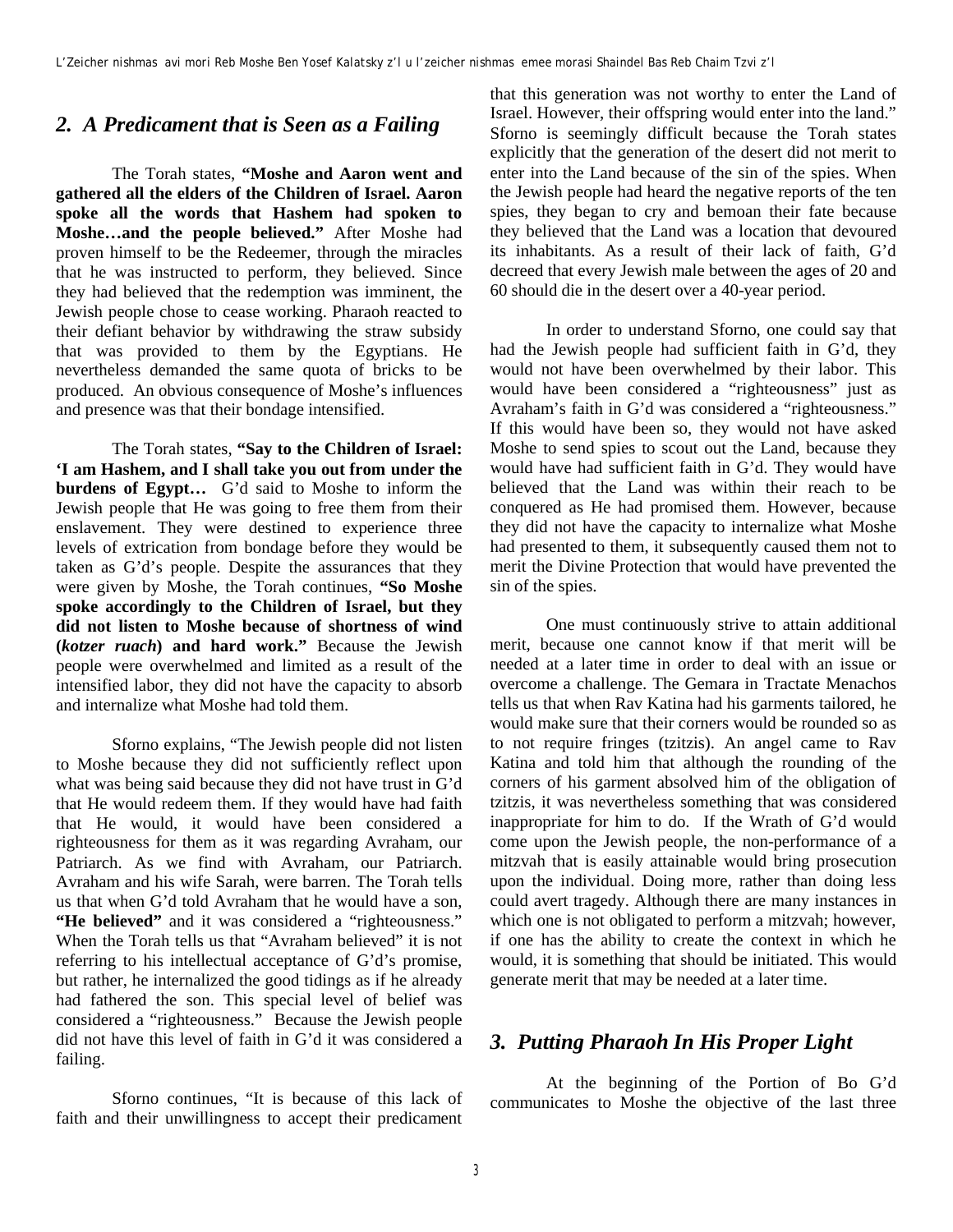plagues, **"…I have made his (Pharaoh) heart and the heart of his servants stubborn so that I can put these signs of Mine in his midst; and so that you may relate in the ears of your sons and your son's sons that I made a mockery of Egypt and My signs that I have placed among them- that you may know that I am Hashem."** We see two important aspects of the last three plagues being presented. Firstly, the purpose of G'd's hardening the heart of Pharaoh and his servants was to create a setting to be able to bring about more miracles upon Egypt for the Jewish people to witness. Secondly, the last set of miracles contained an aspect of their redemption that was not displayed in the previous miracles. The objective of the first seven miracles were to demonstrate that G'd was the Omnipotent Being and that there were no other powers other than He. However, the last three miracles were to make a mockery of Egypt.

In the Portion of Veyeitzei, the Torah tells us that Rachel our Matriarch, who was barren at the time, approached Yaakov and requested of him, **"Give me children - otherwise I am dead."** Yaakov responded angrily to her by saying, "**Am I instead of G'd who has withheld from you fruit of the womb?"** At this time Leah had already given birth to six sons and the concubines had born their children. The Midrash tells us that Yaakov's response to Rachel's request was insensitive and would therefore have consequences. The Midrash states, "Is this the way one responds to a distraught woman? I (G'd) swear by your life that your children will bow down to her child (Yosef)." Because Yaakov was insensitive to Rachel his children ultimately would need to bow down to Yosef, as Viceroy, in order to request grain for their survival. This was considered to be a punishment for Yaakov's insensitivity. Yosef was the most special son of Yaakov, as the Torah states, **"Israel loved Yosef more than all of his sons…"** If so, why would requesting grain from him be considered a punishment?

When blessing and bounty is received directly from G'd and not through an intermediary, it allows the individual to be fully appreciative to G'd because of the obviousness of the source the blessing. However, if one's sustenance or blessing comes through a medium, then one's appreciation to G'd becomes blurred because he must also be beholden to the person who had demonstrated his kindness. Because the children of Yaakov would need to bow down to Yosef in order to receive their sustenance it caused a distance between themselves and G'd.

The Gemara in Tractate Chagigah cites an opinion that states that if there was an individual who is a half-Canaanite slave and half-free man (a Canaanite slave who is owned by two Jewish masters and subsequently received a writ of emancipation from one of them) he is not obligated to ascend to the Temple Mount on the Festivals. Although the half of him that was emancipated is considered to be a fully-obligated Jew in all of the mitzvos, he is nevertheless absolved from the mitzvah of ascending the Temple Mount on the Festival and bringing the necessary offerings. The Torah states that the obligation to ascend the Temple mount is to **"see the countenance of the Master Hashem."** The Gemara explains that the reason the half free/half Canaanite slave has no obligation in this particular mitzvah is because the verse states, "**one must come before the Master Hashem"** implying that it is only the individual who has one master and not two masters. Since the half-free man is still bound to a mortal master he cannot internalize and appreciate the Mastership of G'd. Therefore, he is exempt from the mitzvah of visiting the Temple Mount on the festival.

Identically, it is essential for the Jewish people to understand and internalize that they have only one master. If they revered and perceived Pharaoh as their master, it would infringe and limit their ability and capacity to internalize the reality of G'd. They must see Pharaoh as an individual of whom G'd made a mockery so as to understand that his power was only ordained to him by G'd. Thus, they would conclude that they had only one Master, G'd Himself.

#### *4. Moshe's Affront to Pharaoh*

The Torah tells us that after Moshe had presented Pharaoh with the impending plague of locusts and depicted for him the devastating effect that it would have on Egypt, he remained oblivious to the threat of destruction. He thus would not send out the Jewish people. Upon seeing Pharaoh's arrogance and apathy, Moshe turned his back upon him and departed his presence. The verse states, **" And he turned and left Pharaoh's presence."** Moshe's manner of departure from Pharaoh's presence was considered a slight and an affront to monarch of Egypt.

After Moshe had left Pharaoh's presence, the Torah tells us that his servants urged with him to allow the Jewish males to leave Egypt to serve their G'd before the country would be destroyed. They could not tolerate any further destruction. As the verse states, **"Pharaoh's servants said to him, '…Do you not yet know that Egypt is lost?'"** Pharaoh heeded their voice and summoned Moshe and Aaron to return. He said to them, **"Go and serve Hashem your G'd…."** The Torah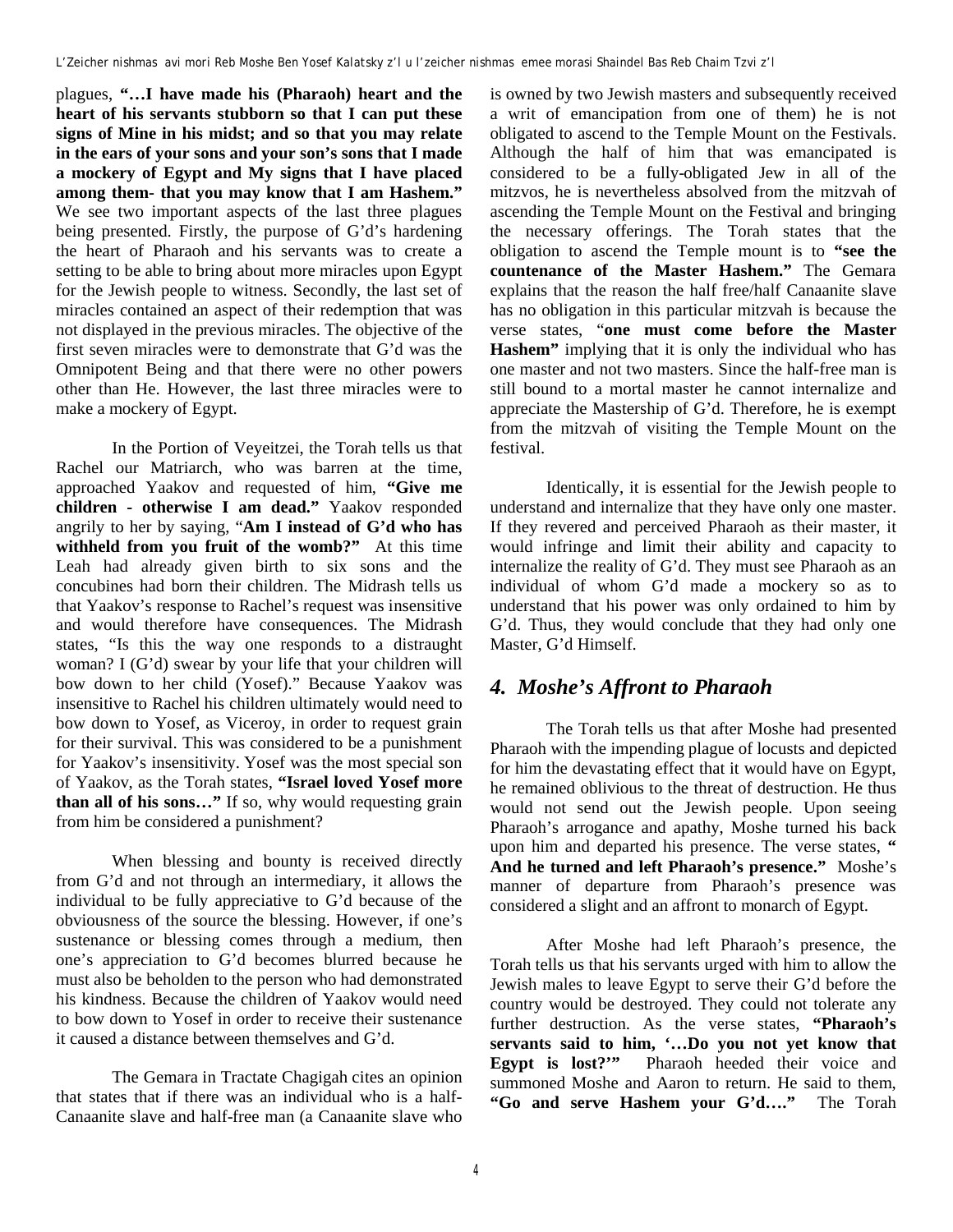continues, **"And Pharaoh drove them out of his presence."** Chazal explain that because Moshe had acted disrespectfully towards Pharaoh, he in turn acted with disrespect by "driving him out" of his presence.

G'd had initially instructed Moshe and Aaron to go to Egypt and approach Pharaoh to free the Jewish people from bondage. He told Moshe to interact with Pharaoh with the utmost respect and reverence. Thus, when Moshe turned his back on Pharaoh, which was an intentional affront, it seems to have been contradictory to G'd's command. Evidently, Moshe justified the disrespect that he displayed. Ohr HaChaim HaKadosh explains that initially Pharaoh who was a pagan, rejected the concept of G'd, a Supreme Being. However, after witnessing the plague of hail, he exclaimed, **"This time I have sinned; Hashem is the Righteous One, and I and my people are the evil ones."** (Because Pharaoh had seen something that was contradictory to the laws of nature. The plague of hail was a coexistence of fire and water which are two entities that could not coexist. This allowed Pharaoh to understand that there is a power that transcends material existence). Despite his momentary recognition of truth, the Torah states, **"…he continued to sin; and he made his heart stubborn…Pharaoh's heart became strong and he did not send out the Children of Israel…"** Because of Pharaoh's had rejected the truth that he had come upon as a result of his arrogance, Moshe was disgusted with his behavior. Moshe believed that he was no longer worthy of being treated with respect and reverence because his degree of insolence.

It is told that one Purim in Radin, in the Yeshivah of the Chofetz Chaim, a student had approached him in an intoxicated state and asked him "Could I be your partner in the world to come?" Initially Chofetz Chaim ignored the student and paid no heed to his request. However, after the student continued to persist with his request, the Chofetz Chaim said to him, "I am willing to accept you as my partner in the world to come under one condition. You must accept upon yourself from this moment forward to never utter a word of negative speech (*lashon ha'rah*.)" To merit to be the partner of the Chofetz Chaim in the world to come is something that could not fathom because of his dimension of righteousness and spiritual accomplishment. When the student became sober and was told the condition of the offer from the Chofetz Chaim, he decided that he could not make such a commitment. He could not commit himself to not utter a word of negative speech. He thus declined the offer. After Chofetz Chaim heard the young student's response, he turned from him in disgust. He could not understand how in the face of such a monumental opportunity, one could not commit to controlling his gift of speech. The Chofetz Chaim's behavior is rooted in the Torah, which is alluded by Moshe's reaction to Pharaoh's rejection of truth.

# *5. G'd's Involvement with Choice*

The Torah states, **"and He (G'd) hardened the heart of Pharaoh."** Rambam explains in the Laws of Repentance, that initially Pharaoh had the ability to choose. However after rejecting G'd, despite the fact that he had witnessed the first five plagues that were revealed miracles, his ability to choose was withdrawn from him. From the sixth plague onward, Pharaoh no longer had the ability to choose. Nevertheless, he is held culpable for the evil that he perpetrated against the Jewish people because he chose to forfeit the privilege of free choice.

Ramban and Sforno explain the hardening of Pharaoh's heart was not to deny him the ability to choose, but rather, it was to give him the inner strength and stamina to be able to make rational choices despite the overwhelming pressure, due to the plagues, to release the Jewish people. G'd's hardening of Pharaoh's heart was to strengthen him so that he should repent by choice no to be forced to release the Jewish people.

Ramban explains that the hardening of Pharaoh's heart from the eighth plague onward was no longer to assist him in being able to choose but rather it was to withdraw his freedom of choice to allow G'd to increase His miracles (plagues) upon Egypt in order to make a mockery of them. As it states, **"…so that I can put these signs of Mine in his midst, and so you may relate in the ears of you son and your son's son that I made a mockery of Egypt…"** Pharaoh was not held accountable for not being impacted by the last three plagues because he in fact had no free choice.

Regarding the verse **"and He (G'd) hardened the heart of Pharaoh"** Rashi cites Chazal who explain, "G'd said, 'It is known to Me that when the nations of the world will repent (teshuvah) they will not do so with a whole heart. It is better that I harden their hearts so that I should have the opportunity to increase My signs (miracles)..." *Sifsei Chachamim* (commentary on Rashi) explain the Midrash cited by Rashi to mean, "G'd said, 'If I do not harden the heart of Pharaoh then he and the Egyptians will definitely do teshuvah. However, it is revealed before Me that it will not be a complete teshuvah with a full heart. If so, I must bring upon them further plagues and tragedies because their repentance was not valid. When mankind will see this they will say, 'This is the way of G'd, that he brings destruction upon those who repent.' The nations of